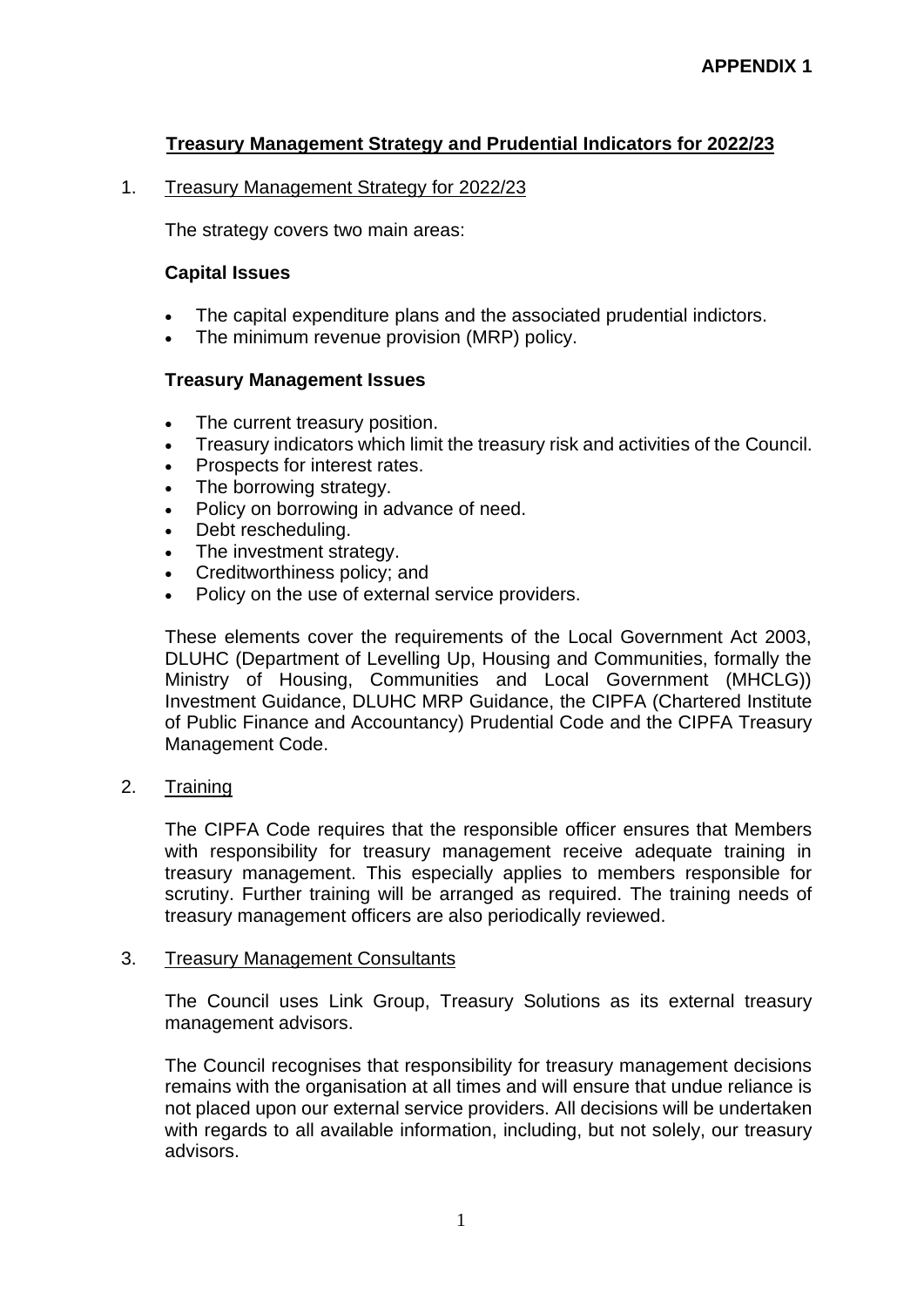It also recognises that there is value in employing external providers of treasury management services in order to acquire access to specialist skills and resources. The Council will ensure that the terms of their appointment and the methods by which their value will be assessed are properly agreed and documented and subjected to regular review.

The scope of investments within the Council's operations now includes both conventional treasury investments, (the placing of residual cash from the Council's functions), and more commercial type investments. The commercial (known as non-financial) investments require specialist advisers. These investments will be governed by the Commercial Investment Strategy.

### 4. The Capital Prudential Indicators 2022/23 to 2024/25

The Council's capital expenditure plans are the key drivers of treasury management activity. The output of the capital expenditure plans is reflected in the prudential indicators, which are designed to assist Members overview and confirm capital expenditure plans.

### 5. Capital Expenditure and Financing

This prudential indicator is a summary of the Council's capital expenditure plans, both those agreed previously, and those forming part of this budget cycle. Members are asked to approve the capital expenditure forecasts.

|                            | 2020/21 | 2021/22         | 2022/23         |                 | 2024/25         |
|----------------------------|---------|-----------------|-----------------|-----------------|-----------------|
| <b>Capital Expenditure</b> | Actual  | <b>Estimate</b> | <b>Estimate</b> | <b>Estimate</b> | <b>Estimate</b> |
|                            | £000    | £000            | £000            | £000            | £000            |
| <b>Total</b>               | 2.132   | 5.343           | 6.763           | 5.260           | <b>5.210</b>    |

The table below summarises the above capital expenditure plans and how these plans are being financed by capital of revenue resources. Any shortfall in resources results in a funding borrowing need.

|                                                   | 2020/21        | 2021/22                 | 2022/23                 | 2023/24                 | 2024/25                 |  |
|---------------------------------------------------|----------------|-------------------------|-------------------------|-------------------------|-------------------------|--|
| <b>Financing of Capital</b><br><b>Expenditure</b> | Actual<br>£000 | <b>Estimate</b><br>£000 | <b>Estimate</b><br>£000 | <b>Estimate</b><br>£000 | <b>Estimate</b><br>£000 |  |
| <b>Capital Receipts</b>                           |                | 703                     | 3,926                   | 500                     | 450                     |  |
| <b>Capital Grants</b>                             | 372            | 1,354                   | 576                     | 1,520                   | 2,670                   |  |
| <b>Capital Reserves</b>                           | 920            | 2,120                   | 1,050                   | 300                     | 658                     |  |
| Revenue                                           |                | 256                     | 636                     | 106                     | 6                       |  |
| <b>Net Financing Need for the</b><br>Year         | 840            | 910                     | <b>575</b>              | 2,834                   | 1,426                   |  |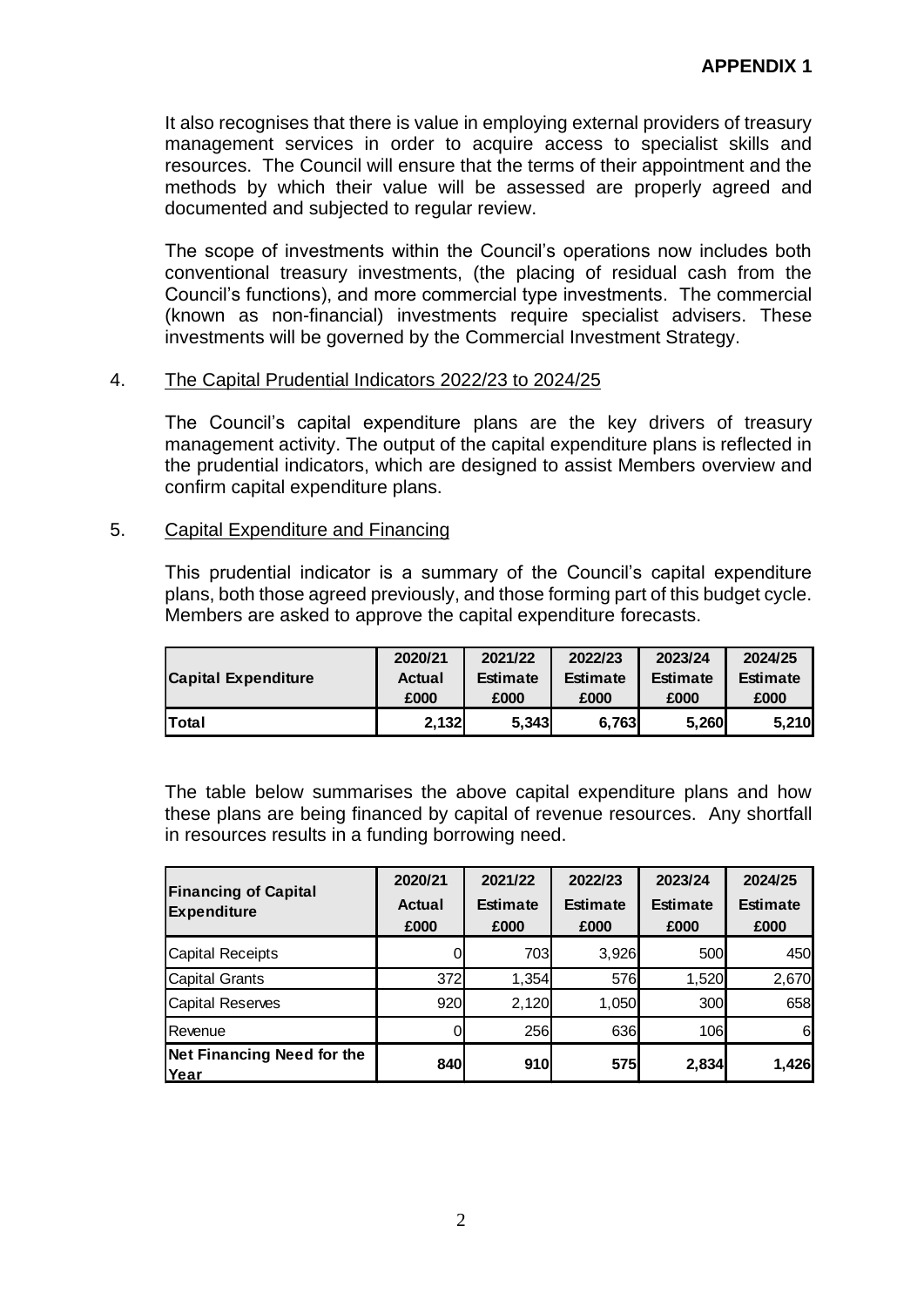## 6. The Council's Borrowing Need (Capital Financing Requirement (CFR)

The second prudential indicator is the Council's Capital Financing Requirements (CFR). The CFR is simply the total historic outstanding capital expenditure which has not yet been paid for from either revenue or capital resources. It is essentially a measure of the Council's indebtedness and so its underlying need to borrow. Any capital expenditure above, which has not immediately been paid for through a revenue or capital resource, will increase the CFR.

The CFR does not increase indefinitely, as the minimum revenue provision (MRP) is a statutory annual revenue charge which broadly reduces the indebtedness in line with each asset's life, and so charges the economic consumption of capital assets as they are used.

The CFR includes any other long-term liabilities such as finance leases which have been brought onto the balance sheet. Whilst this increases the CFR, and therefore the Council's borrowing requirement, these types of scheme include a borrowing facility and so the Council is not required to separately borrow for these schemes. The Council currently has no finance lease liabilities within the CFR.

|                                      | 2020/21       | 2021/22         | 2022/23         | 2023/24         | 2024/25         |
|--------------------------------------|---------------|-----------------|-----------------|-----------------|-----------------|
|                                      | <b>Actual</b> | <b>Estimate</b> | <b>Estimate</b> | <b>Estimate</b> | <b>Estimate</b> |
|                                      | £000          | £000            | £000            | £000            | £000            |
| <b>Capital Financing Requirement</b> |               |                 |                 |                 |                 |
| <b>CFR</b>                           | 10,508        | 11.041          | 11,110          | 13,403          | 14,088          |
| Movement in CFR                      | 27            | 533             | 69              | 2,293           | 685             |

The Council is asked to approve the CFR projections below:

| Movement in CFR Represented By:            |       |       |       |       |       |  |  |
|--------------------------------------------|-------|-------|-------|-------|-------|--|--|
| Net financing need for the year<br>(above) | 840   | 910   | 575   | 2,834 | 1.426 |  |  |
| Less MRP and other financing<br>movements  | (813) | (377) | (506) | (541) | (741) |  |  |
| Movement in CFR                            | 27    | 533   | 69    | 2.293 | 685I  |  |  |

## 7. Core Funds and Expected Investment Balances

The application of resources (capital receipts, reserves etc.) to either finance capital expenditure or other budget decisions to support the revenue budget will have an ongoing impact on investments unless resources are supplemented each year from new sources (asset sales etc.).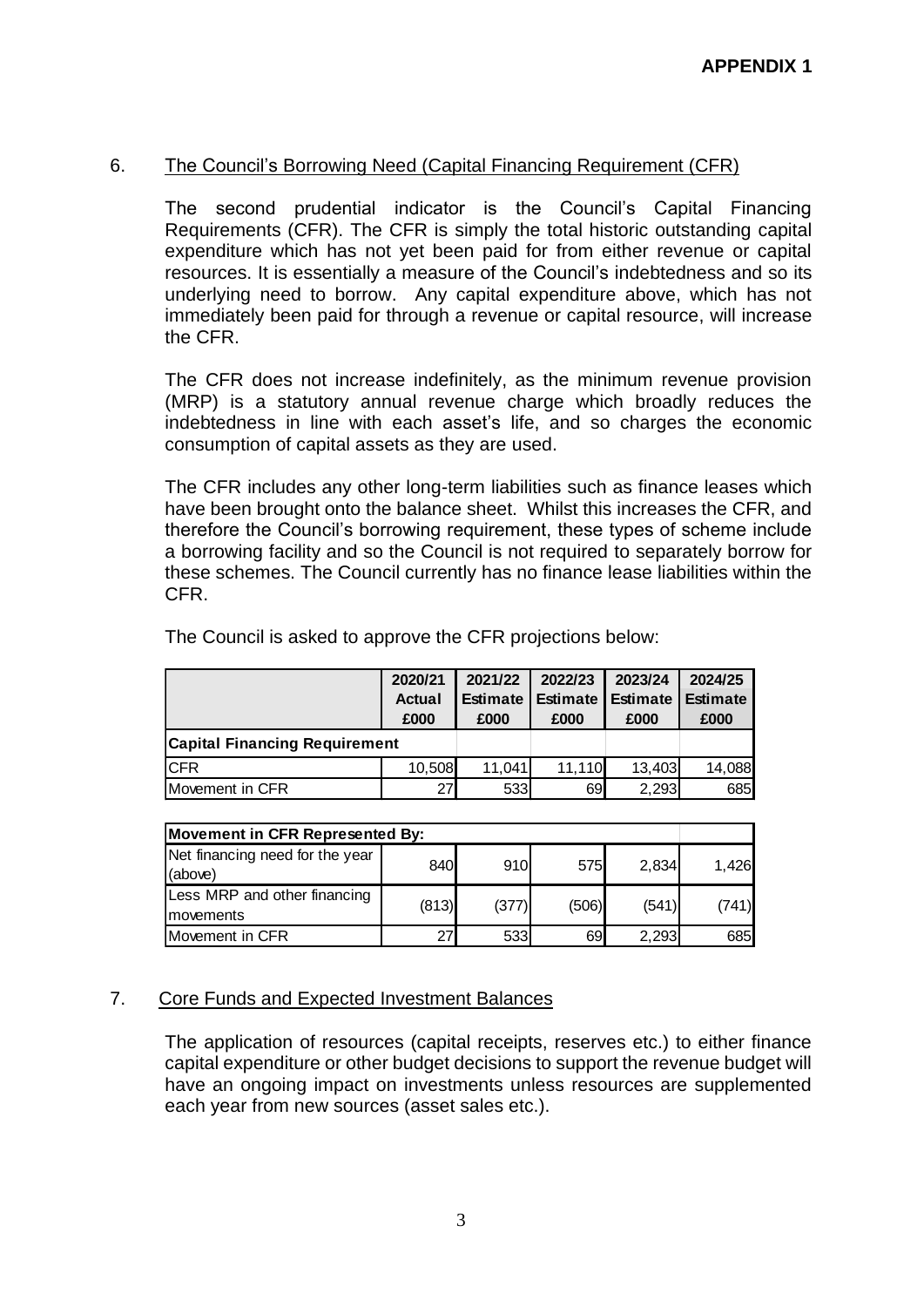## 8. Minimum Revenue Provision (MRP) Policy Statement

The Council is required to pay off an element of the accumulated General Fund capital spend each year (the CFR) through a revenue charge (the minimum revenue provision – MRP), although it is also allowed to undertake additional voluntary payments if it wishes to (voluntary revenue provision – VRP).

DLUHC regulations have been issued which require the Council to approve an **MRP Statement** in advance of each year. A variety of options are available to Councils so long as there is a prudent provision. The Council is recommended to approve the following MRP Statement:

For capital expenditure incurred before 1 April 2008 or which in the future will be Supported Capital Expenditure, the policy will be:

Existing practice - MRP will follow the existing practice outlined in former DLUHC regulations (option 1).

This option provides for an approximate 4% reduction in borrowing need (CFR) each year.

From 1 April 2008 for all unsupported borrowing (including finance leases) the MRP policy will be:

Asset life method – MRP will be based on the estimated life of the assets, in accordance with the regulations (option 3).

This option will be calculated using the annuity method using the weighted average rate of the Council's external borrowing (WABR) and will start the year after project completion.

This is a change from previous years and was approved by Council in December 2021 to be effective from 2021/22. Previously MRP was calculated on a straight-line basis by dividing the borrowing over the asset life of the capital scheme. The revised method will result in lower payments in the initial years of the borrowing.

These options provide for a reduction in the borrowing need over approximately the asset's life.

Where the Council is investing in assets solely with the intention of generating a capital receipt on completion it will defer the charging of MRP until the loan is repaid through receipt of capital receipts. This will be evidenced through explicit setting aside of future Capital Receipts for this purpose at project inception.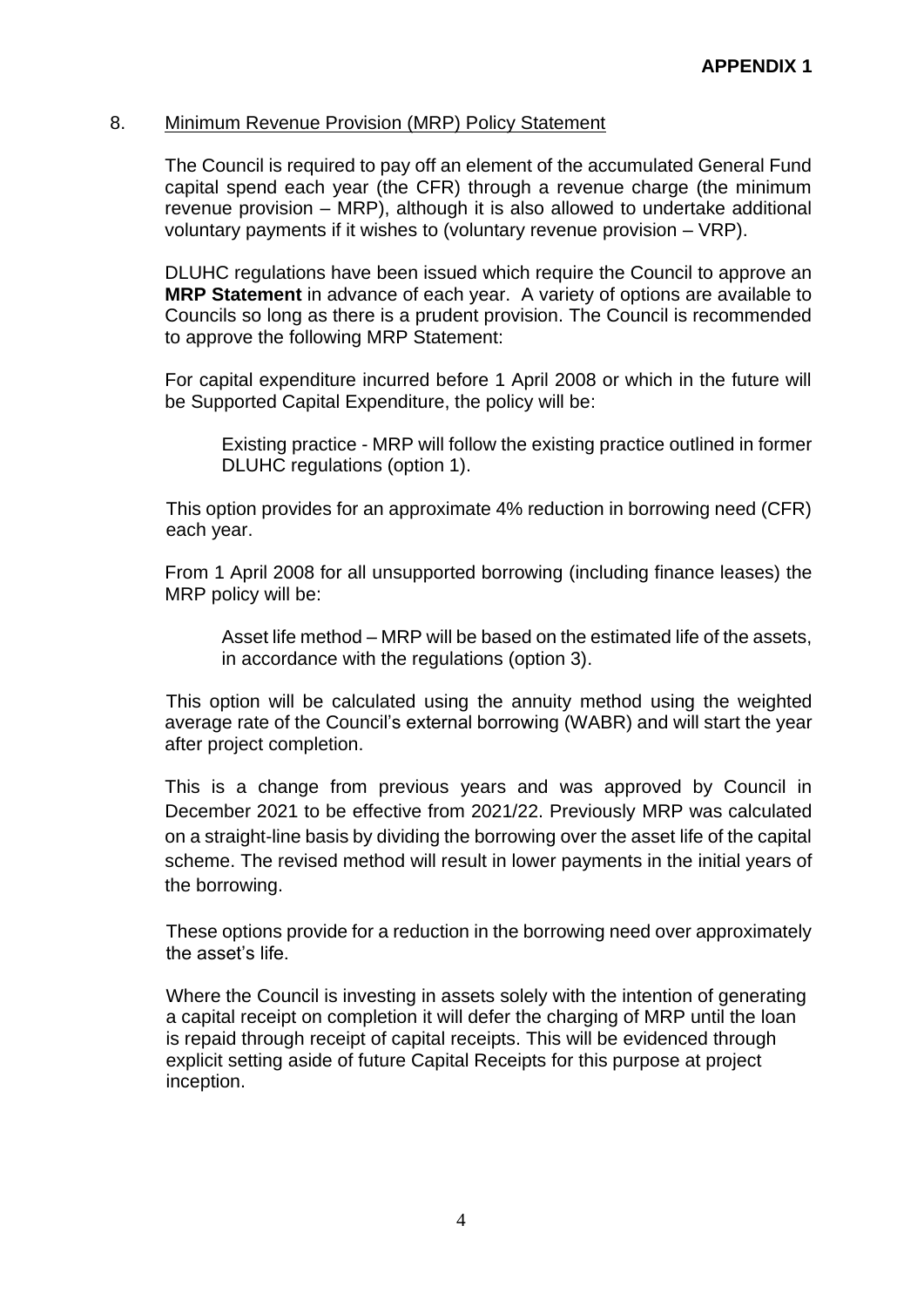## 9. Affordability Prudential Indicators

The previous sections cover the overall capital expenditure and control of borrowing prudential indicators, but within this framework prudential indicators are required to assess the affordability of the capital investment plans. These provide an indication of the impact of the capital investment plans on the Council's overall finances. The Council is asked to approve the following indicators:

**Ratio of Financing Costs to Net Revenue Stream** – This indicator identifies the trend in the cost of capital (borrowing and other long term obligation costs net of investment income) against the net revenue stream. The estimates of financing costs include current commitments and the proposals in the budget report.

|       | 2020/21         | 2021/22         | 2022/23         | 2023/24         | 2024/25         |
|-------|-----------------|-----------------|-----------------|-----------------|-----------------|
|       | <b>Estimate</b> | <b>Estimate</b> | <b>Estimate</b> | <b>Estimate</b> | <b>Estimate</b> |
|       | $\%$            | $\%$            | %               | $\%$            | %               |
| Ratio | 8.63%           | 2.44%           | 1.16%           | 3.18%           | 3.36%           |

### 10. Borrowing

The capital expenditure plans set out in paragraph 5 provide details of the service activity of the Council. The treasury management function ensures that the Council's cash is organised in accordance with the relevant professional codes, so that sufficient cash is available to meet this service activity and the Council's capital strategy. This will involve both the organisation of the cash flow and, where capital plans require, the organisation of appropriate borrowing facilities. This strategy covers the relevant treasury / prudential indicators, the current and projected debt positions and the annual investment strategy.

#### 11. The Current Portfolio Position

The overall treasury management portfolio position as at 31 March 2021 and the position as at 31 December 2021 are shown below for both borrowing and investments. The investment balance reflects the timing of collection fund payments and receipts, as the pattern of collection is mostly over the first 10 months of the year, balances will reduce towards 31 March.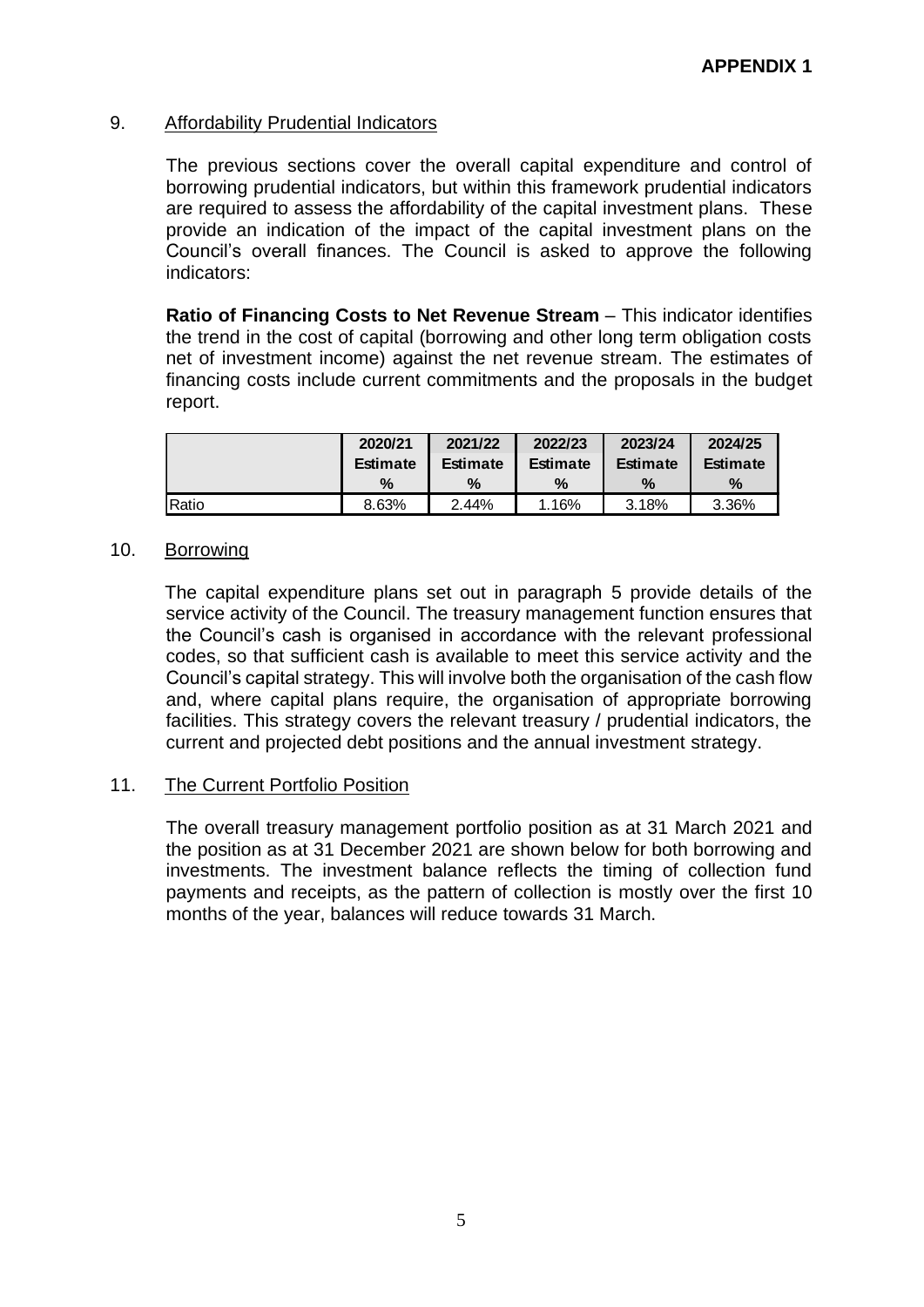| <b>Treasury Portfolio</b>                                              |        |      |        |      |  |  |  |
|------------------------------------------------------------------------|--------|------|--------|------|--|--|--|
| Actual<br><b>Current</b><br>Actual<br>31.03.21<br>31.03.21<br>31.12.21 |        |      |        |      |  |  |  |
| <b>Treasury Investments</b>                                            | £000   | %    | £000   | %    |  |  |  |
| <b>Banks</b>                                                           | 7,835  | 32%  | 17,635 | 37%  |  |  |  |
| <b>Building Societies - rated</b>                                      | 8,000  | 32%  | 20,000 | 42%  |  |  |  |
| <b>Building Societies - unrated</b>                                    | 3,000  | 12%  | 4,000  | 8%   |  |  |  |
| Money Market Funds                                                     | 4,500  | 18%  | 4,500  | 9%   |  |  |  |
| <b>Total Managed in House</b>                                          | 23,335 | 94%  | 46,135 | 97%  |  |  |  |
| <b>Property Funds</b>                                                  | 1,500  | 6%   | 1,500  | 3%   |  |  |  |
| <b>Total Managed Externally</b>                                        | 1,500  | 6%   | 1,500  | 3%   |  |  |  |
| <b>Total Treasury Investments</b>                                      | 24,835 | 100% | 47,635 | 100% |  |  |  |
| <b>Treasury External Borrowing</b><br><b>PWLB</b>                      | 1,490  | 100% | 1,490  | 100% |  |  |  |
| <b>Total External Borrowing</b>                                        | 1,490  | 100% | 1,490  | 100% |  |  |  |
| Net Treasury Investments/(Borrowing)                                   | 23,345 |      | 46,145 |      |  |  |  |

The Council's forward projections for borrowing are summarised below. The table shows the actual external debt, against the underlying capital borrowing need (the Capital Financing Requirement – CFR), highlighting any over or under borrowing.

|                            | 2020/21       | 2021/22         | 2022/23         | 2023/24         | 2024/25         |
|----------------------------|---------------|-----------------|-----------------|-----------------|-----------------|
|                            | <b>Actual</b> | <b>Estimate</b> | <b>Estimate</b> | <b>Estimate</b> | <b>Estimate</b> |
|                            | £000          | £000            | £000            | £000            | £000            |
| <b>External Debt</b>       |               |                 |                 |                 |                 |
| Debt at 1 April            | 1,490         | 1,490           | 2,400           | 2,975           | 5,809           |
| Expected change in debt    |               | 910             | 575             | 2,834           | 1,426           |
| Gross Debt at 31<br>Actual | 1,490         | 2,400           | 2,975           | 5,809           | 7,235           |
| <b>March</b>               |               |                 |                 |                 |                 |
| <b>Capital Financing</b>   | 10,508        | 11,041          | 11,110          | 13,403          | 14,088          |
| Requirement                |               |                 |                 |                 |                 |
| Under/(over) borrowing     | 9,018         | 8,641           | 8,135           | 7,594           | 6,853           |

Within the range of prudential indicators there are a number of key indicators to ensure that the Council operates its activities within well-defined limits. One of these is that the Council needs to ensure that its gross debt does not, except in the short term, exceed the total of the CFR in the preceding year plus the estimates of any additional CFR for 2022/23 and the following two financial years. This allows some flexibility for limited early borrowing for future years but ensures that borrowing is not undertaken for revenue or speculative purposes.

The Director of Finance and Assets reports that the Council complied with this prudential indicator in the current year and does not envisage difficulties for the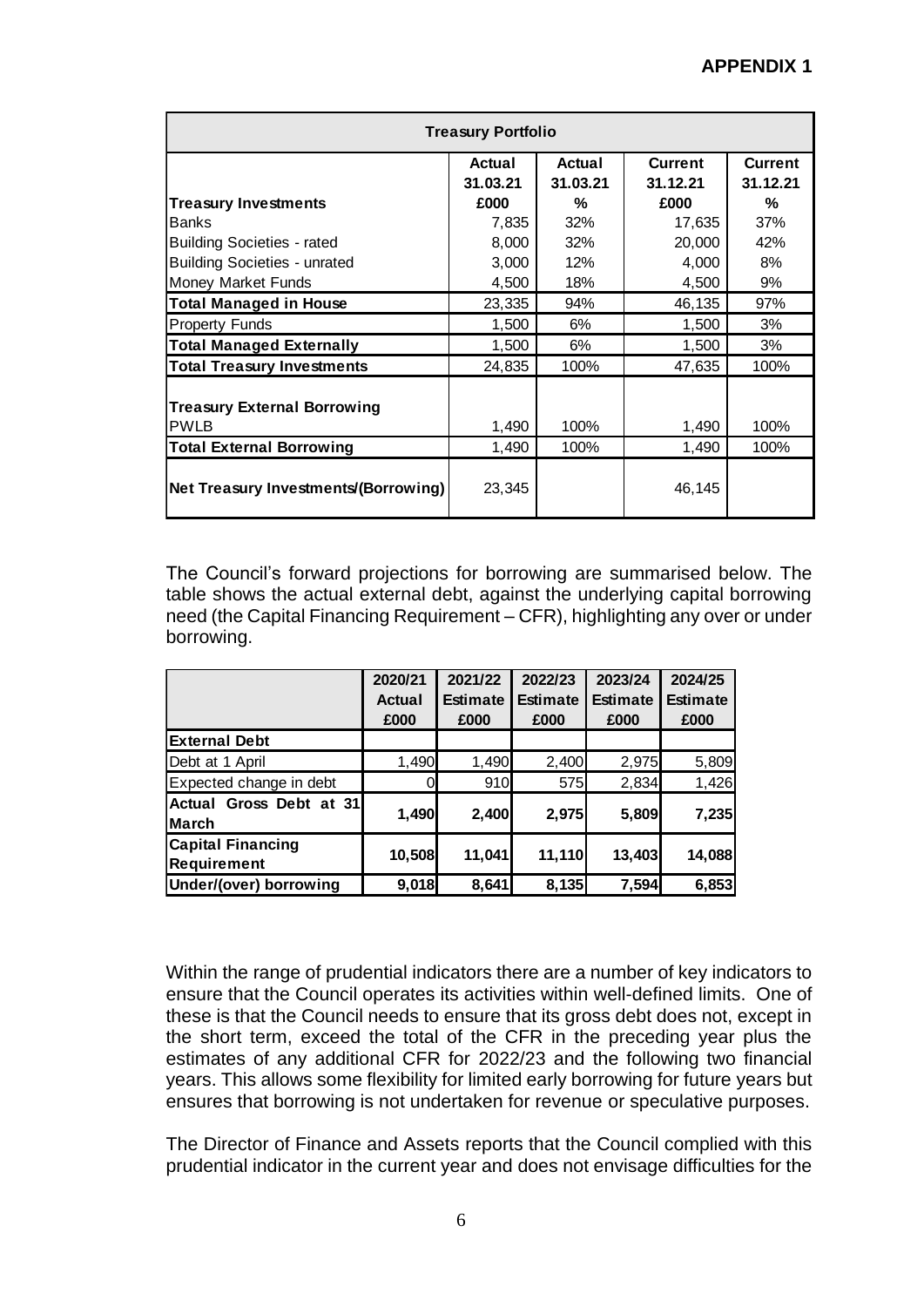future. This view takes into account current commitments, existing plans, and the proposals in the 2022/23 budget report.

## 12. Treasury Indicators – Limits to Borrowing Activities

**The Operational Boundary** – This is the limit beyond which external debt is not normally expected to exceed. In most cases, this would be a similar figure to the CFR, but may be lower or higher depending on the levels of actual debt and the ability to fund under-borrowing by other cash resources.

|                             | 2021/22         | 2022/23         | 2023/24         | 2024/25         |
|-----------------------------|-----------------|-----------------|-----------------|-----------------|
| <b>Operational boundary</b> | <b>Estimate</b> | <b>Estimate</b> | <b>Estimate</b> | <b>Estimate</b> |
|                             | £000            | £000            | £000            | £000            |
| Debt                        | 12,000          | 12,000          | 14,000          | 15,000          |
| Other long-term liabilities | 500             | 500             | 500             | 500             |
| Total                       | 12,500          | 12,500          | 14,500          | 15,500          |

**The Authorised Limit for External Debt** - A further key prudential indicator represents a control on the maximum level of borrowing. This represents a legal limit beyond which external debt is prohibited, and this limit needs to be set or revised by the full Council. It reflects the level of external debt which, while not desired, could be afforded in the short term, but is not sustainable in the longer term.

- This is the statutory limit determined under section 3 (1) of the Local Government Act 2003. The Government retains an option to control either the total of all councils' plans, or those of a specific Council, although this power has not yet been exercised.
- The Council is asked to approve the following Authorised Limits:

|                             | 2021/22         | 2022/23         | 2023/24  | 2024/25    |
|-----------------------------|-----------------|-----------------|----------|------------|
| <b>Authorised limit</b>     | <b>Estimate</b> | <b>Estimate</b> | Estimate | I Estimate |
|                             | £000            | £000            | £000     | £000       |
| <b>Debt</b>                 | 17,000          | 17,000          | 19,000   | 20,000     |
| Other long-term liabilities | 1,000           | 1,000           | 1,000    | 1,000      |
| Total                       | 18,000          | 18,000          | 20,000   | 21,000     |

## 13. Prospects for Interest Rates

The Council has appointed Link Group as its treasury advisor and part of their service is to assist the Council to formulate a view on interest rates. Their view is shown in **Appendix 3**. (Link Group will be reviewing its forecasts after the MPC quarterly meeting on 03 February 2022)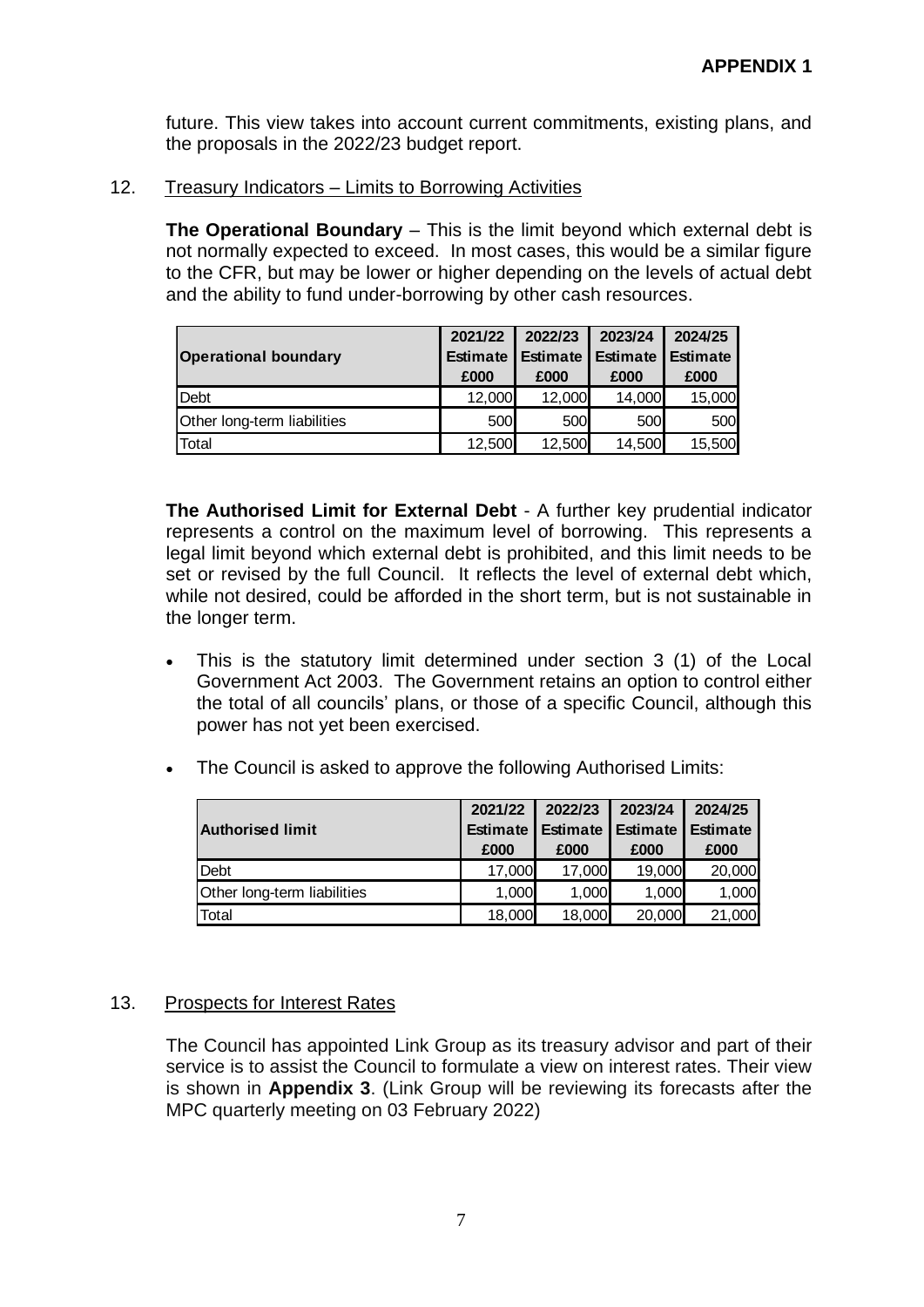| <b>Link Group Interest Rate View</b> |        | 20.12.21      |          |               |               |               |          |               |               |               |               |               |        |               |
|--------------------------------------|--------|---------------|----------|---------------|---------------|---------------|----------|---------------|---------------|---------------|---------------|---------------|--------|---------------|
|                                      | Dec-21 | <b>Mar-22</b> | $Jun-22$ | <b>Sep-22</b> | <b>Dec-22</b> | <b>Mar-23</b> | $Jun-23$ | <b>Sep-23</b> | <b>Dec-23</b> | <b>Mar-24</b> | <b>Jun-24</b> | <b>Sep-24</b> | Dec-24 | <b>Mar-25</b> |
| <b>BANK RATE</b>                     | 0.25   | 0.25          | 0.50     | 0.50          | 0.50          | 0.75          | 0.75     | 0.75          | 0.75          | 1.00          | 1.00          | 1.00          | 1.00   | 1.25          |
| 3 month ave earnings                 | 0.20   | 0.30          | 0.50     | 0.50          | 0.60          | 0.70          | 0.80     | 0.90          | 0.90          | 1.00          | 1.00          | 1.00          | 1.00   | 1.00          |
| 6 month ave earnings                 | 0.40   | 0.50          | 0.60     | 0.60          | 0.70          | 0.80          | 0.90     | 1.00          | 1.00          | 1.10          | 1.10          | 1.10          | 1.10   | 1.10          |
| 12 month ave earnings                | 0.70   | 0.70          | 0.70     | 0.70          | 0.80          | 0.90          | 1.00     | 1.10          | 1.10          | 1.20          | 1.20          | 1.20          | 1.20   | 1.20          |
| 5 vr PWLB                            | 1.40   | 1.50          | 1.50     | 1.60          | 1.60          | 1.70          | 1.80     | 1.80          | 1.80          | 1.90          | 1.90          | 1.90          | 2.00   | 2.00          |
| 10 yr PWLB                           | 1.60   | 1.70          | 1.80     | 1.80          | 1.90          | 1.90          | 2.00     | 2.00          | 2.00          | 2.10          | 2.10          | 2.10          | 2.20   | 2.30          |
| 25 yr PWLB                           | 1.80   | 1.90          | 2.00     | 2.10          | 2.10          | 2.20          | 2.20     | 2.20          | 2.30          | 2.30          | 2.40          | 2.40          | 2.50   | 2.50          |
| 50 yr PWLB                           | 1.50   | 1.70          | 1.80     | 1.90          | 1.90          | 2.00          | 2.00     | 2.00          | 2.10          | 2.10          | 2.20          | 2.20          | 2.30   | 2.30          |

Over the last two years, the coronavirus outbreak has done huge economic damage to the UK and to economies around the world. After the Bank of England took emergency action in March 2020 to cut Bank Rate to 0.10%, it left Bank Rate unchanged at its subsequent meetings until raising it to 0.25% at its meeting on 16th December 2021.

As shown in the forecast table above, the forecast for Bank Rate now includes four increases, one in December 2021 to 0.25%, then quarter 2 of 2022 to 0.50%, quarter 1 of 2023 to 0.75%, quarter 1 of 2024 to 1.00% and, finally, one in quarter 1 of 2025 to 1.25%.

#### **Significant risks to the forecasts**

- o Mutations of the virus render current vaccines ineffective, and tweaked vaccines to combat these mutations are delayed, or cannot be administered fast enough to prevent further lockdowns. 25% of the population not being vaccinated is also a significant risk to the NHS being overwhelmed and lockdowns being the only remaining option.
- o Labour and supply shortages prove more enduring and disruptive and depress economic activity.
- o The Monetary Policy Committee acts too quickly, or too far, over the next three years to raise Bank Rate and causes UK economic growth, and increases in inflation, to be weaker than we currently anticipate.
- o The Monetary Policy Committee tightens monetary policy too late to ward off building inflationary pressures.
- o The Government acts too quickly to cut expenditure to balance the national budget.
- $\circ$  UK / EU trade arrangements if there was a major impact on trade flows and financial services due to complications or lack of co-operation in sorting out significant remaining issues.
- o Longer term US treasury yields rise strongly and pull gilt yields up higher than forecast.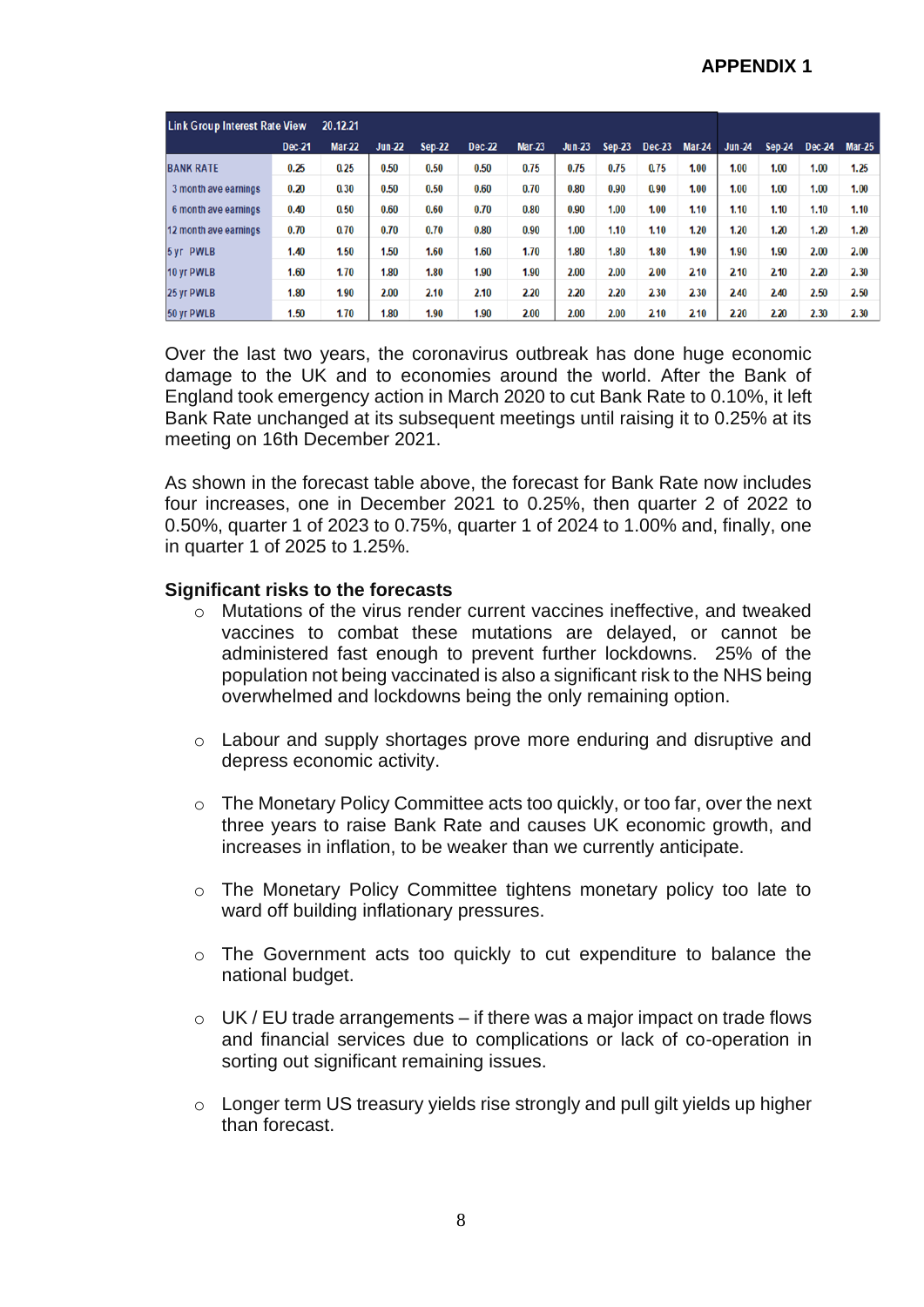- o Major stock markets e.g., in the US, become increasingly judged as being over-valued and susceptible to major price corrections. Central banks become increasingly exposed to the "moral hazard" risks of having to buy shares and corporate bonds to reduce the impact of major financial market selloffs on the general economy.
- o Geopolitical risks, for example in Ukraine, Iran, North Korea, but also in Europe and Middle Eastern countries; on-going global power influence struggles between Russia/China/US. These could lead to increasing safe-haven flows.

## **The balance of risks to the UK economy: -**

o The overall balance of risks to economic growth in the UK is now to the downside, including risks from Covid and its variants - both domestically and their potential effects worldwide.

### **Forecasts for Bank Rate**

It is not expected that Bank Rate will go up fast after the initial rate rise as the supply potential of the economy is not likely to have taken a major hit during the pandemic: it should, therefore, be able to cope well with meeting demand after supply shortages subside over the next year, without causing inflation to remain elevated in the medium-term, or to inhibit inflation from falling back towards the MPC's 2% target after the spike up to around 5%. The forecast includes four increases in Bank Rate over the three-year forecast period to March 2025, ending at 1.25%. However, it is likely that these forecasts will need changing within a relatively short timeframe for the following reasons: -

- $\circ$  We do not know how severe an impact Omicron could have on the economy and whether there will be another lockdown or similar and, if there is, whether there would be significant fiscal support from the Government for businesses and jobs.
- o There were already increasing grounds for viewing the economic recovery as running out of steam during the autumn and now into the winter. And then along came Omicron to pose a significant downside threat to economic activity. This could lead into stagflation, or even into recession, which would then pose a dilemma for the MPC as to whether to focus on combating inflation or supporting economic growth through keeping interest rates low.
- $\circ$  Will some current key supply shortages spill over into causing economic activity in some sectors to take a significant hit?
- o Rising gas and electricity prices in October and next April and increases in other prices caused by supply shortages and increases in taxation next April, are already going to deflate consumer spending power without the MPC having to take any action on Bank Rate to cool inflation.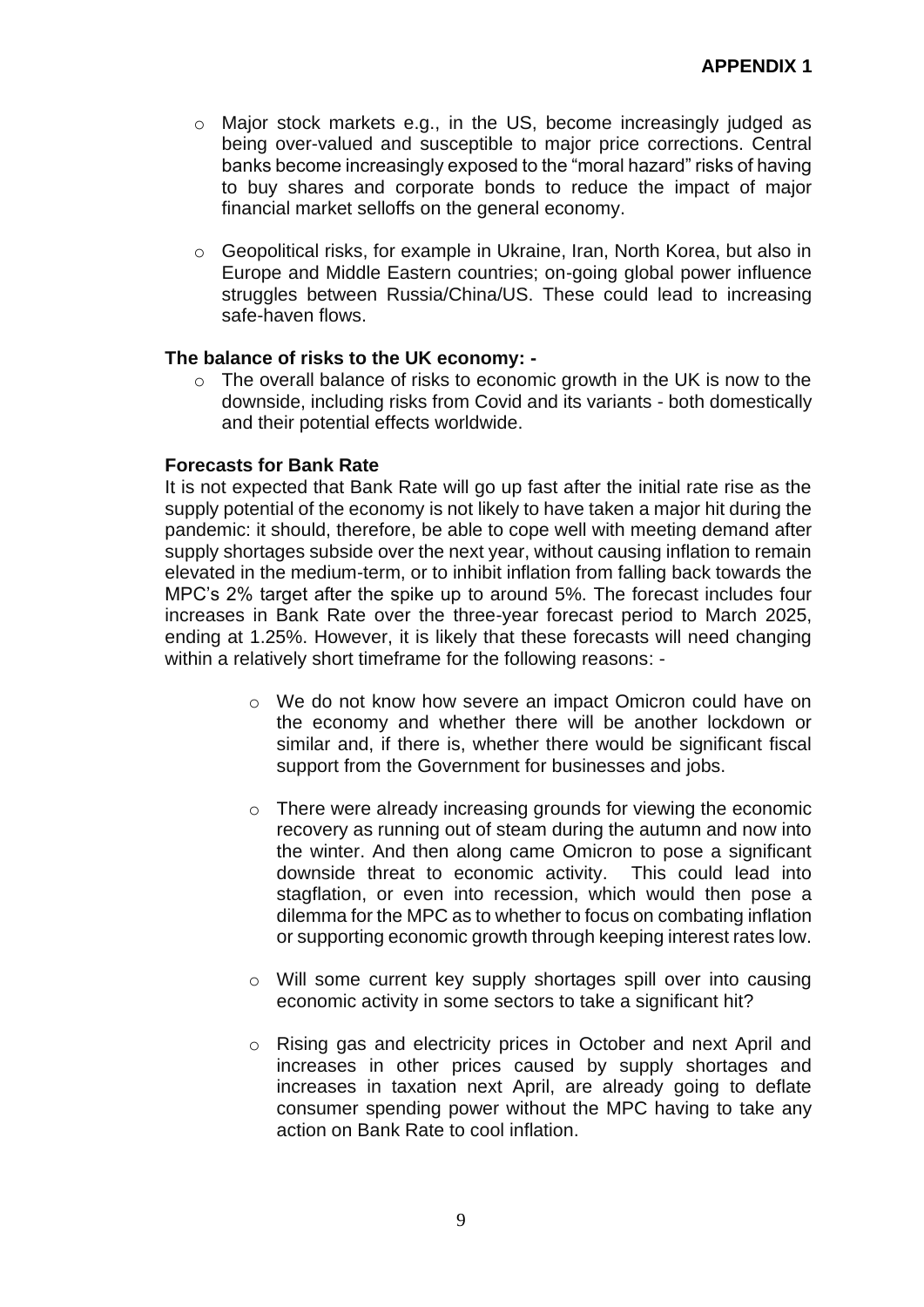- o On the other hand, consumers are sitting on over £160bn of excess savings left over from the pandemic so when will they spend this sum, in part or in total?
- $\circ$  It looks as if the economy coped well with the end of furlough on 30th September. It is estimated that there were around 1 million people who came off furlough then and there was not a huge spike up in unemployment. The other side of the coin is that vacancies have been hitting record levels so there is a continuing acute shortage of workers. This is a potential danger area if this shortage drives up wages which then feed through into producer prices and the prices of services i.e., a second-round effect that the MPC would have to act against if it looked like gaining significant momentum.
- o We also recognise there could be further nasty surprises on the Covid front beyond the Omicron mutation.
- o If the UK invokes article 16 of the Brexit deal over the dislocation in trading arrangements with Northern Ireland, this has the potential to end up in a no-deal Brexit.

It should also be borne in mind that Bank Rate being cut to 0.25% and then to 0.10%, were emergency measures to deal with the Covid crisis hitting the UK in March 2020. At any time, the MPC could decide to simply take away such emergency cuts on no other grounds than they are no longer warranted, and as a step forward in the return to normalisation. In addition, any Bank Rate under 1% is both highly unusual and highly supportive of economic growth.

## **Forecasts for PWLB rates and gilt and treasury yields**

Since the start of 2021, we have seen a lot of volatility in gilt yields, and hence PWLB rates. As the interest forecast table for PWLB certainty rates above shows, there is forecast to be a steady, but slow, rise in both Bank Rate and gilt yields during the forecast period to March 2025, though there will doubtless be a lot of unpredictable volatility during this forecast period.

#### **Investment and borrowing rates**

- Investment returns are expected to improve in 2022/23. However, while markets are pricing in a series of Bank Rate hikes, actual economic circumstances may see the MPC fall short of these elevated expectations.
- Borrowing interest rates fell to historically very low rates as a result of the COVID crisis and the quantitative easing operations of the Bank of England and still remain at historically low levels. The policy for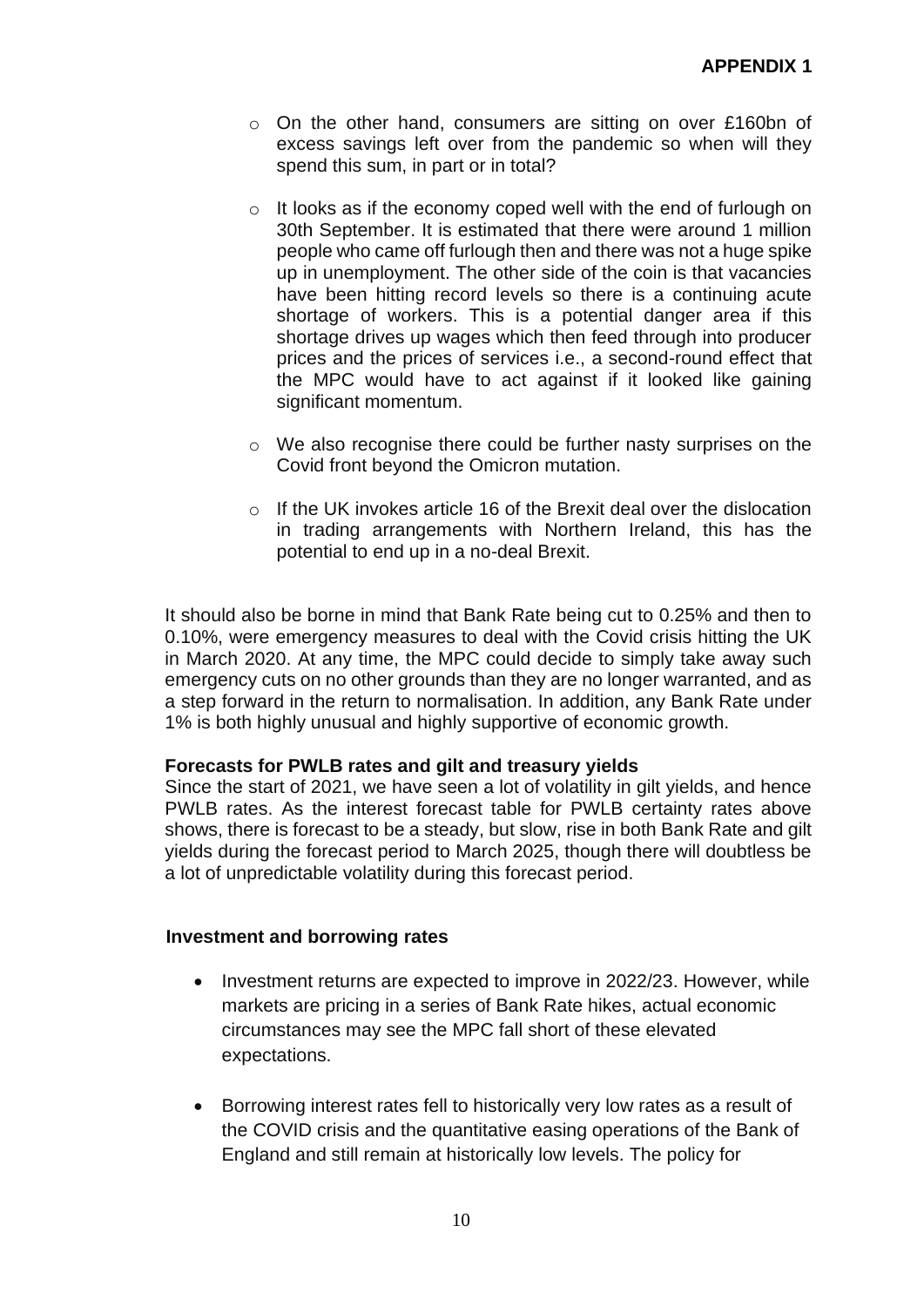avoiding new borrowing by running down spare cash balances has served local authorities well over the last few years.

- The current margins over gilt yields are as follows:-
	- PWLB Standard Rate is gilt plus 100 basis points (G+100bps)
	- PWLB Certainty Rate is gilt plus 80 basis points (G+80bps)
	- Local Infrastructure Rate is gilt plus 60bps (G+60bps)
- Borrowing for capital expenditure. As Link's long-term (beyond 10 years) forecast for Bank Rate is 2.00%, and some PWLB rates are under 2.00%, there remains value in considering long-term borrowing from the PWLB where appropriate. Temporary borrowing rates are likely, however, to remain near Bank Rate and may also prove attractive as part of a balanced debt portfolio. In addition, there are also some cheap alternative sources of long-term borrowing if an authority is seeking to avoid a "cost of carry" but also wishes to mitigate future refinancing risk.
- While this Council will not be able to avoid borrowing to finance new capital expenditure, to replace maturing debt and the rundown of reserves, (amend as appropriate), there will be a cost of carry, (the difference between higher borrowing costs and lower investment returns), to any new borrowing that causes a temporary increase in cash balances as this position will, most likely, incur a revenue cost.

Further analysis is set out at **Appendix 4.**

## 14. Borrowing Strategy

The total debt portfolio is funded by the Public Works Loans Board (PWLB). The details of the portfolio are set out in **Appendix 5**. During 2021/22 no annuity principals will have been repaid, as all of the current loans are repayable at maturity. The average maturity profile of the loan portfolio is 29.6 years.

The Council is currently maintaining an under borrowed position. This means that the capital borrowing need (the Capital Financing Requirement), has not been fully funded with loan debt as cash supporting the Council's reserves, balances and cash flow has been used as a temporary measure. This strategy is prudent as investment returns are low and counterparty risk is still an issue that needs to be considered.

Against this background and the risks within the economic forecast, caution will be adopted with the 2022/23 treasury operations. The Director of Finance and Assets will monitor interest rates in financial markets and adopt a pragmatic approach to changing circumstances, for example :-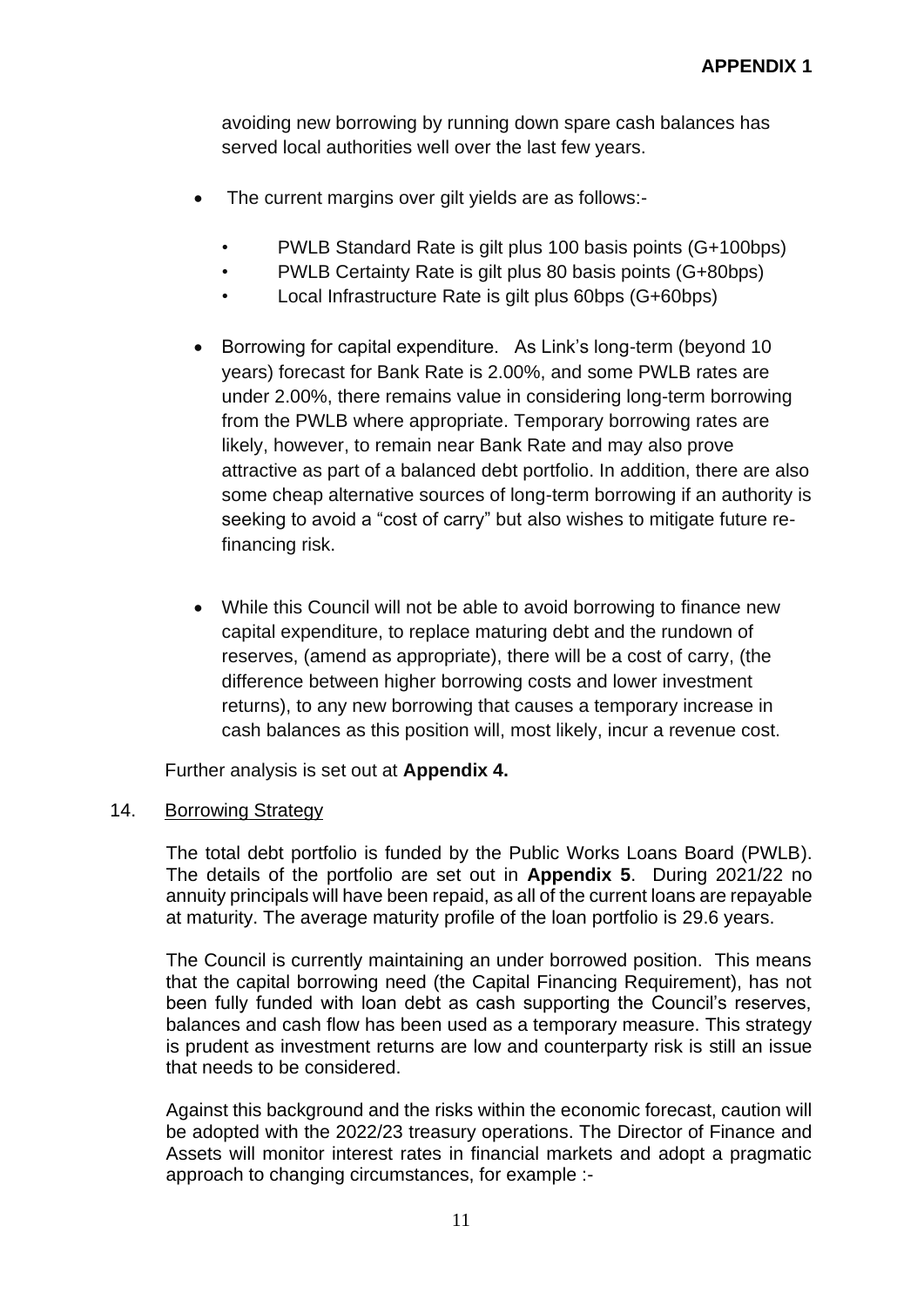• *if it was felt that there was a significant risk of a sharp fall in borrowing rates* then borrowing will be postponed.

• *if it was felt that there was a significant risk of a much sharper rise in borrowing rates than that currently forecast,* perhaps arising from an acceleration in the rate of increase in central rates in the USA and UK, an increase in world economic activity or a sudden increase in inflation risks, then the portfolio position would be re-appraised. Most likely fixed rate funding will be drawn whilst interest rates are lower than they are projected to be in the next few years.

Any decisions will be reported to the appropriate decision-making body at the next available opportunity.

### 15. Treasury Indicators for Debt

**Maturity structure of borrowing** - these gross limits are set to reduce the Council's exposure to large, fixed rate sums falling due for refinancing and are required for upper and lower limits.

|  |  |  |  |  |  |  | The Council is asked to approve the following treasury indicators and limits: |  |
|--|--|--|--|--|--|--|-------------------------------------------------------------------------------|--|
|--|--|--|--|--|--|--|-------------------------------------------------------------------------------|--|

| Maturity structure of fixed interest rate borrowing 2022/23    |       |              |  |  |  |  |  |
|----------------------------------------------------------------|-------|--------------|--|--|--|--|--|
|                                                                | Lower | <b>Upper</b> |  |  |  |  |  |
| Under 12 months                                                | $0\%$ | 10%          |  |  |  |  |  |
| 12 months to 2 years                                           | $0\%$ | 10%          |  |  |  |  |  |
| 2 years to 5 years                                             | $0\%$ | 20%          |  |  |  |  |  |
| 5 years to 10 years                                            | $0\%$ | 30%          |  |  |  |  |  |
| Over 10 years                                                  | $0\%$ | 100%         |  |  |  |  |  |
| Maturity structure of variable interest rate borrowing 2022/23 |       |              |  |  |  |  |  |
|                                                                | Lower | <b>Upper</b> |  |  |  |  |  |
| Under 12 months                                                | $0\%$ | 10%          |  |  |  |  |  |
| 12 months to 2 years                                           | $0\%$ | 10%          |  |  |  |  |  |
| 2 years to 5 years                                             | $0\%$ | 20%          |  |  |  |  |  |
| 5 years to 10 years                                            | $0\%$ | 30%          |  |  |  |  |  |
| Over 10 years                                                  | 0%    | 100%         |  |  |  |  |  |

#### 16. Policy on Borrowing in Advance of Need

The Council will not borrow more than or in advance of its needs purely in order to profit from the investment of the extra sums borrowed. Any decision to borrow in advance will be within forward approved Capital Financing Requirement estimates and will be considered carefully to ensure that value for money can be demonstrated and that the Council can ensure the security of such funds.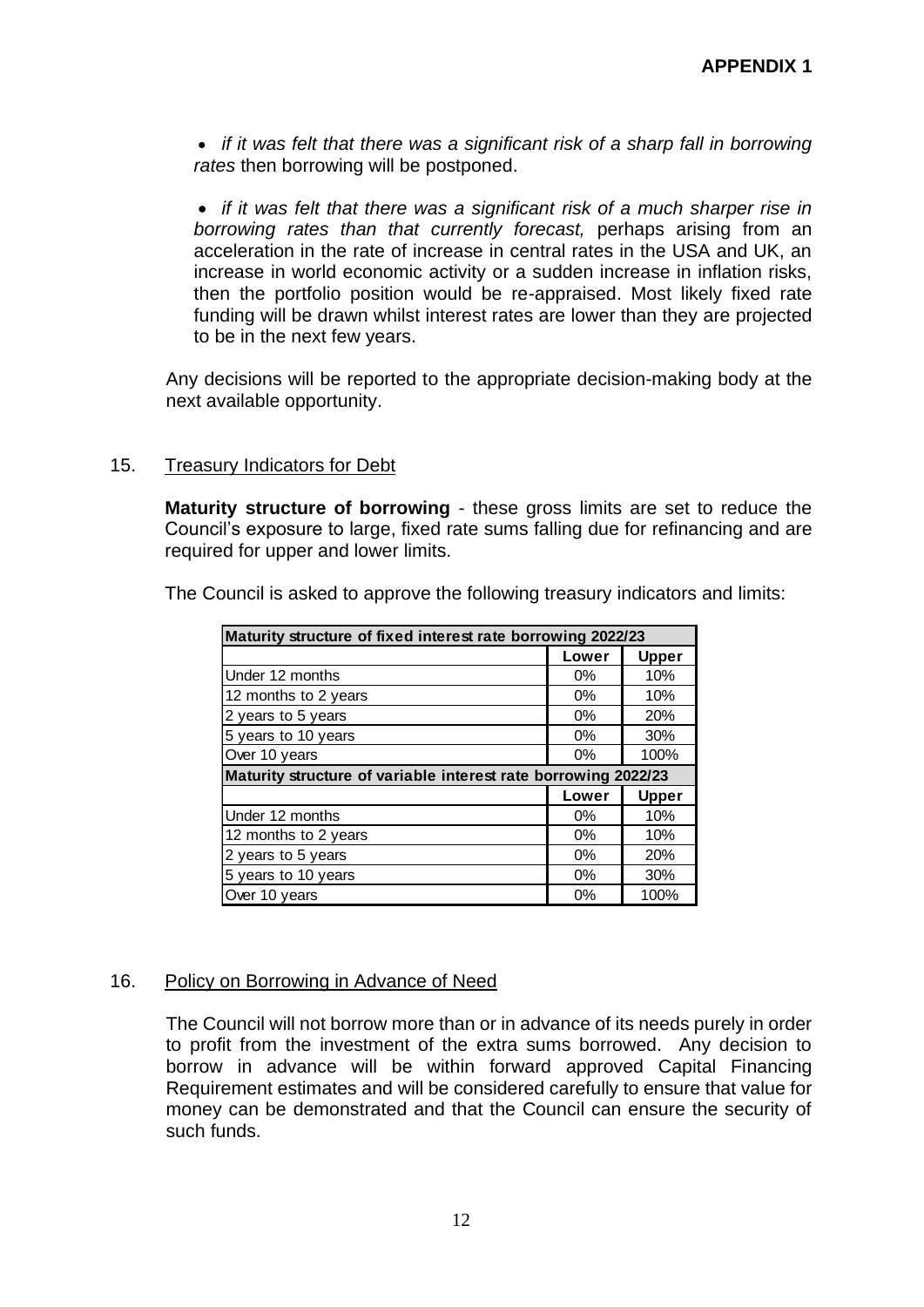Risks associated with any borrowing in advance activity will be subject to prior appraisal and subsequent reporting through the mid-year or annual reporting mechanism.

### 17. Debt Rescheduling

Rescheduling of current borrowing in our debt portfolio is unlikely to occur as there is still a very large difference between premature redemption rates and new borrowing rates

All rescheduling will be reported to the Council at the earliest meeting following its action.

#### 18. New Financial Institutions as a Source of Borrowing and Types of Borrowing

Currently the PWLB Certainty Rate is set at gilts + 80 basis points for borrowing. However, consideration may still need to be given to sourcing funding from the following sources for the following reasons:

- Local authorities (primarily shorter dated maturities out to 3 years or so will still be cheaper than the certainty rate)
- Financial institutions (primarily insurance companies and pension funds but also some banks, out of forward dates where the objective is to avoid a "cost of carry" or to achieve refinancing certainty).

Our advisors will keep us informed as to the relative merits of each of these alternative funding sources.

## 19. Annual Investment Strategy

**Investment Policy – management of risk**. DLUHC and CIPFA have extended the meaning of 'investments' to include both financial and non-financial investments. This report deals solely with treasury (financial) investments, (as managed by the treasury management team). Non-financial investments, essentially the purchase of income yielding assets, will be covered in the Capital Strategy, (a separate report).

The Council's investment policy has regard to the following: -

- DLUHC's Guidance on Local Government Investments ("the Guidance")
- CIPFA Treasury Management in Public Services Code of Practice and Cross Sectoral Guidance Notes 2017 ("the Code")
- CIPFA Treasury Management Guidance Notes 2018

The Council's investment priorities will be security first, portfolio liquidity second and then yield, (return). The Council will aim to achieve the optimum return (yield) on its investments commensurate with proper levels of security and liquidity and with the Council's risk appetite. In the current economic climate, it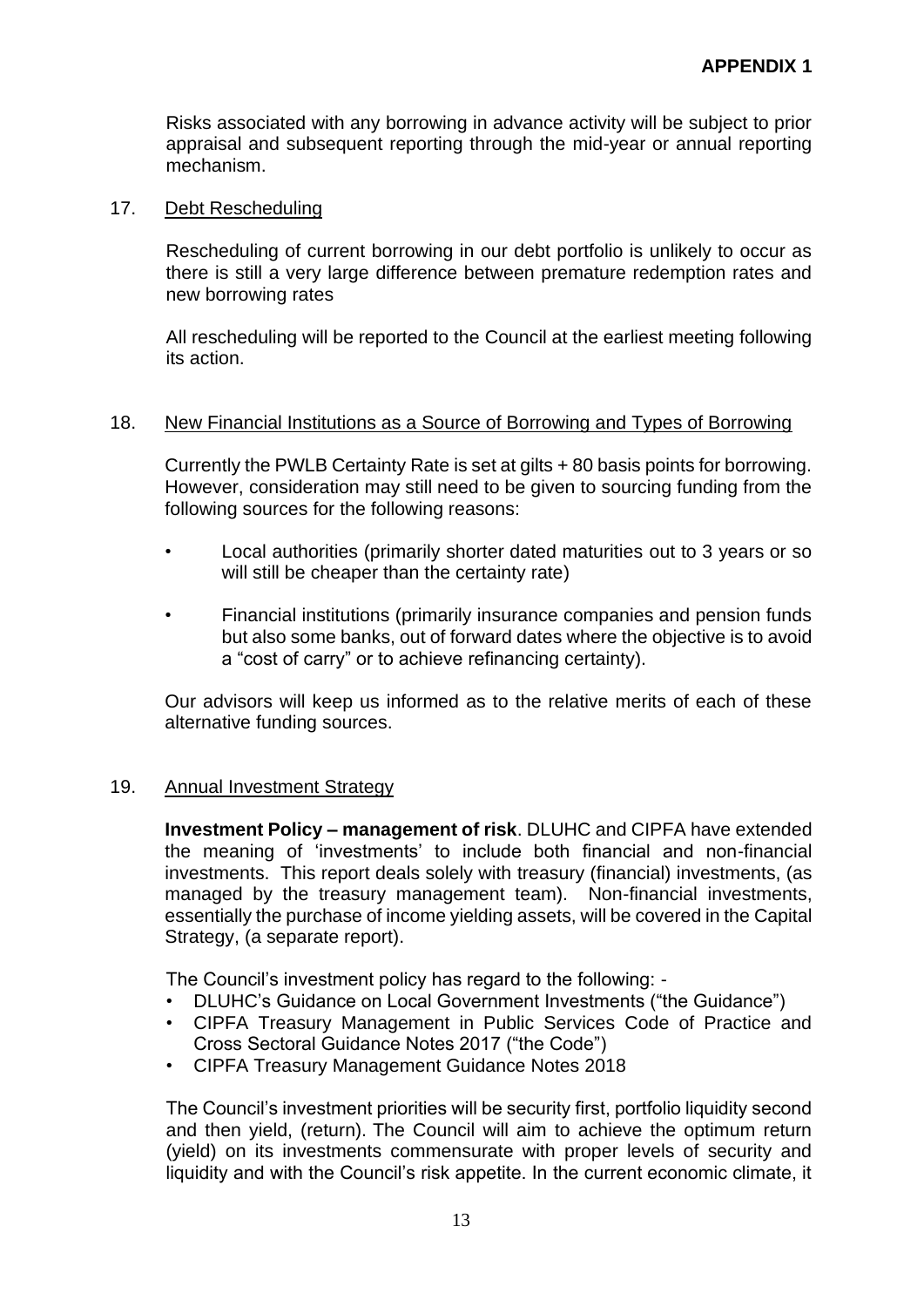is considered appropriate to keep investments short term to cover cash flow needs. However, where appropriate (from an internal as well as external perspective), the Council will also consider the value available in periods up to 12 months with high credit rated financial institutions, as well as wider range fund options.

The above guidance from the DLUHC and CIPFA places a high priority on the management of risk. This Council has adopted a prudent approach to managing risk and defines its risk appetite by the following means: -

1. Minimum acceptable credit criteria are applied in order to generate a list of highly creditworthy counterparties. This also enables diversification and thus avoidance of concentration risk. The key ratings used to monitor counterparties are the short term and long-term ratings.

2. Other information: ratings will not be the sole determinant of the quality of an institution; it is important to continually assess and monitor the financial sector on both a micro and macro basis and in relation to the economic and political environments in which institutions operate. The assessment will also take account of information that reflects the opinion of the markets. To achieve this consideration the Council will engage with its advisors to maintain a monitor on market pricing such as "credit default swaps" and overlay that information on top of the credit ratings.

3. Other information sources used will include the financial press, share price and other such information pertaining to the financial sector in order to establish the most robust scrutiny process on the suitability of potential investment counterparties.

4. This Council has defined the list of types of investment instruments that the treasury management team are authorised to use. There are two lists in **Appendix 2** under the categories of 'specified' and 'non-specified' investments.

•Specified investments are those with a high level of credit quality and subject to a maturity limit of one year or have less than a year left to run to maturity if originally they were originally classified as being nonspecified investments solely due to the maturity period exceeding one year.

•Non-specified investments are those with less high credit quality, may be for periods in excess of one year, and/or are more complex instruments which require greater consideration by members and officers before being authorised for use.

5. Counterparty limits will be as set out through the Council's treasury management practices (TMPs) which were last reviewed and agreed by Council on 26 February 2018.

6. Transaction limits are set for each type of investment in the TMPs.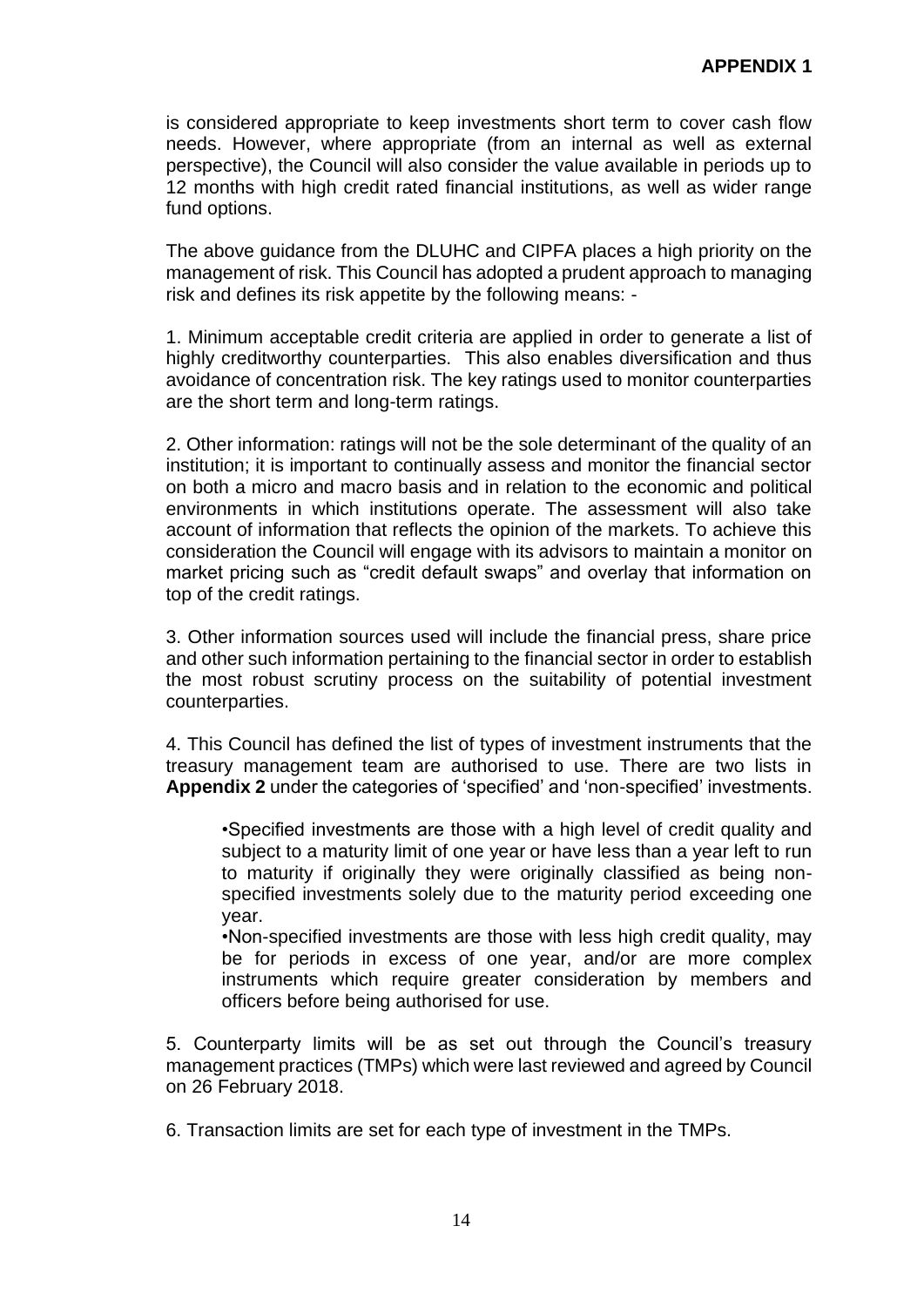7. The authority will set a limit for its investments which are invested for longer than 365 days.

8. Investments will only be placed with counterparties within the UK.

9. This authority has engaged external consultants, to provide expert advice on how to optimise an appropriate balance of security, liquidity and yield, given the risk appetite of this authority in the context of the expected level of cash balances and need for liquidity throughout the year.

10. All investments will be denominated in sterling.

11. As a result of the change in accounting standards for 2022/23 under IFRS 9, this Council will consider the implications of investment instruments which could result in an adverse movement in the value of the amount invested and resultant charges at the end of the year to the General Fund. (In November 2018, the Ministry of Housing, Communities and Local Government, (MHCLG), concluded a consultation for a temporary override to allow English local authorities time to adjust their portfolio of all pooled investments by announcing a statutory override to delay implementation of IFRS 9 for five years ending 31 March 2023.)

However, this Council will also pursue value for money in treasury management and will monitor the yield from investment income against appropriate benchmarks for investment performance. Regular monitoring of investment performance will be carried out during the year.

The above criteria are unchanged from the previous year, apart from the use of multi-asset vehicles have been added to the defined list of investment instruments in TMP1 detailed in **Appendix 2.** These are to be considered as part of the investment review detailed in paragraph 24.

#### 20. Creditworthiness Policy

This Council applies the creditworthiness service provided by the Link Group. This service employs a sophisticated modelling approach utilising credit ratings from the three main credit rating agencies – Fitch, Moody's, and Standard and Poor's. The credit ratings of counterparties are supplemented with the following overlays:

- "Watches" and "Outlooks" from credit rating agencies.
- Credit Default Swap (CDS) spreads to give early warning of likely changes in credit ratings.
- Sovereign ratings to select counterparties from only the most creditworthy countries.

This modelling approach combines credit ratings and any assigned Watches and Outlooks in a weighted scoring system which is then combined with an overlay of CDS spreads. The end product of this is a series of colour coded bands which indicate the relative creditworthiness of counterparties. These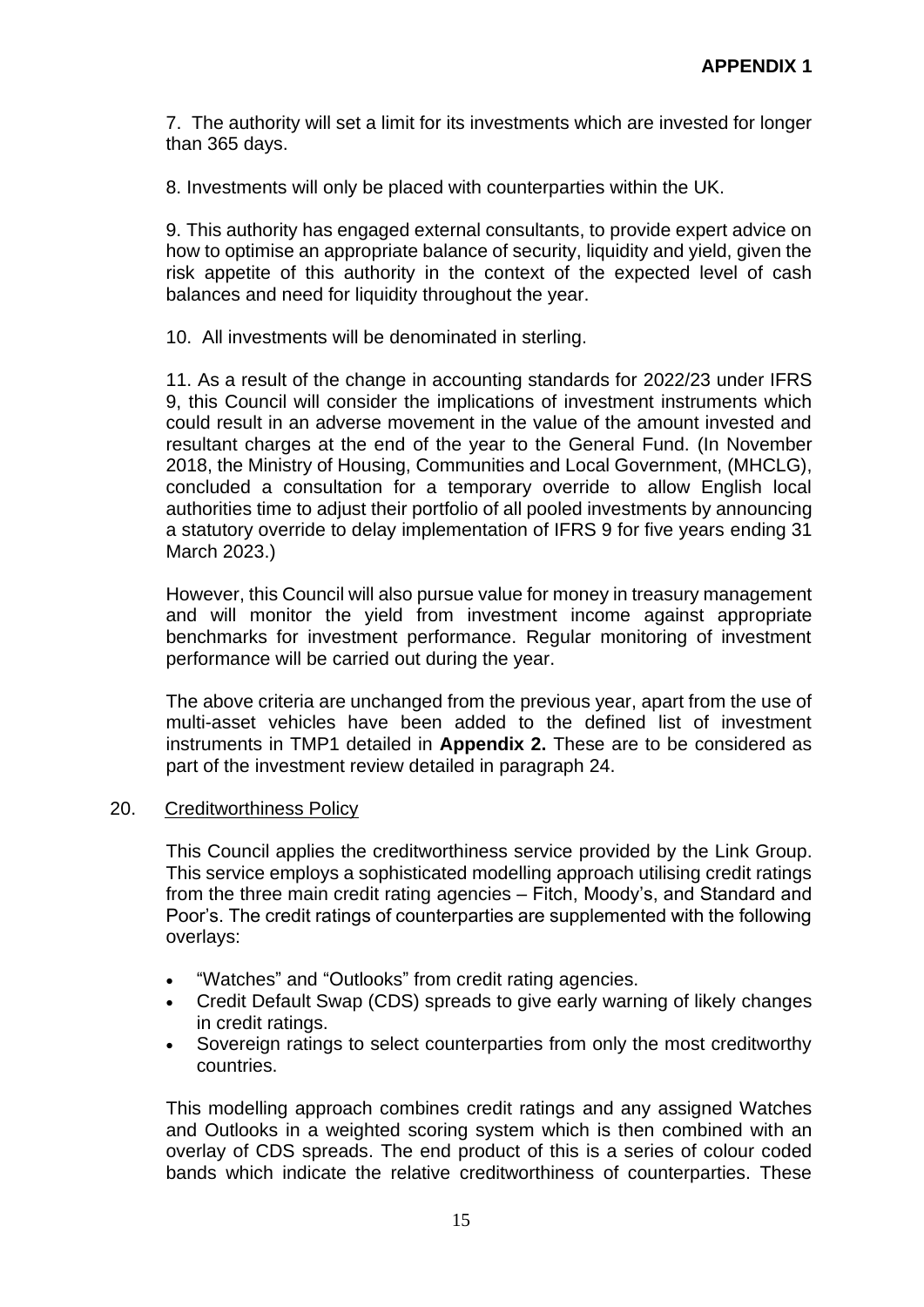colour codes are also used by the Council to determine the suggested duration for investments. The Council will therefore use counterparties within the following durational bands:

- Yellow 5 years
- Dark Pink 5 Years
- Light Pink 5 Years
- Purple 2 years
- Blue 1 year (nationalised/or semi nationalised UK Banks)
- Orange 1 year
- Red 6 months
- Green 100 days
- No Colour not to be used (NB: except Building Societies)

In respect of building societies, the Council will use those societies that have assets in excess of £1 billion, subject to them having either a minimum credit rating of P-2 (Moody's) if rated or being unrated. In addition, the Council proposes to use the locally based Market Harborough Building Society, subject to a monetary limit of £2m to support the Corporate Priority of "an enterprising and vibrant place" by being able to invest in a local institution.

The Link Asset Services' creditworthiness service uses a wider array of information than just primary ratings. Furthermore, by using a risk weighted scoring system, it does not place undue emphasis on just one agency's ratings.

Typically the minimum credit ratings criteria the Council use will be a Short Term rating (Fitch or equivalents) of F1, a Long Term rating of A-. There may be occasions when the counterparty ratings from one rating agency are marginally lower than these ratings but may still be used. In these instances consideration will be given to the whole range of ratings available, or other topical market information, to support their use.

All credit ratings will be monitored on an ongoing basis. The Council is alerted to changes to ratings of all three agencies through its use of the Link creditworthiness service.

- If a downgrade results in the counterparty/investment scheme no longer meeting the Council's minimum criteria, its further use as a new investment will be withdrawn immediately.
- In addition to the use of credit ratings the Council will be advised of information regarding movements in credit default swaps against the iTraxx European Financials benchmark and other market data on a daily basis via its Passport website, provided exclusively to it by Link. Extreme market movements may result in downgrade of an institution or removal from the Councils lending list.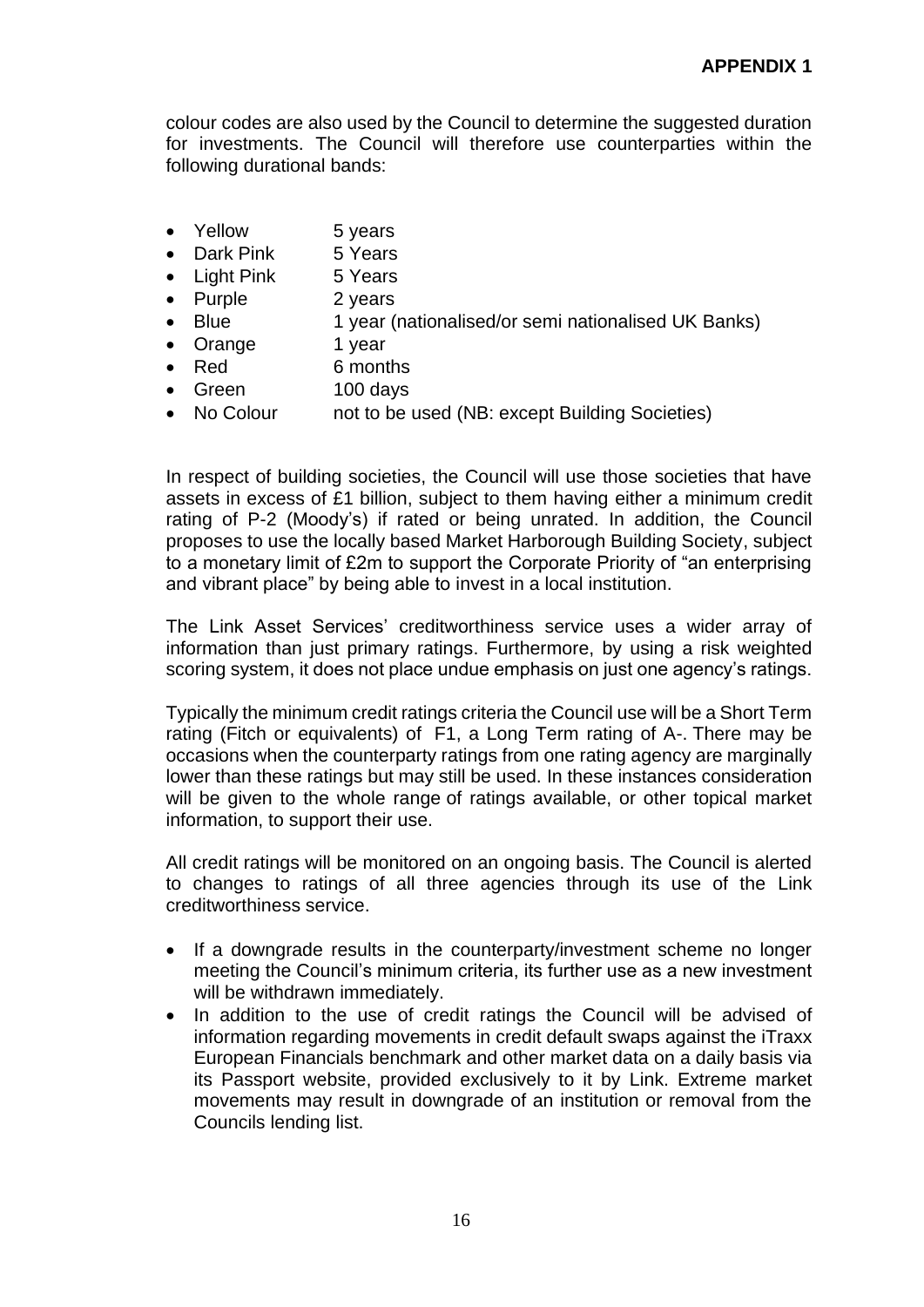Sole reliance will not be placed on the use of this external service. In addition, the Council will also use market data and market information, information on any external support for banks to help support its decision-making process.

## **Creditworthiness**

Significant levels of downgrades to Short- and Long-Term credit ratings have not materialised since the crisis in March 2020. In the main, where they did change, any alterations were limited to Outlooks. However, as economies are beginning to reopen, there have been some instances of previous lowering of Outlooks being reversed.

## **CDS prices**

Although bank CDS prices, (these are market indicators of credit risk), spiked upwards at the end of March / early April 2020 due to the heightened market uncertainty and ensuing liquidity crisis that affected financial markets, they have returned to more average levels since then. However, sentiment can easily shift, so it will remain important to undertake continual monitoring of all aspects of risk and return in the current circumstances. Link monitor CDS prices as part of their creditworthiness service to local authorities and the Council has access to this information via its Link-provided Passport portal.

## 21. Other Limits

Due care will be taken to consider the exposure of the Council's total investment portfolio to non-specified investments, countries, groups and sectors. The Council has considered the use of non-UK based banks, but given the current economic situation, has discounted their use for the foreseeable future, in the interests of prudence. Due care will be taken to consider the group and sector exposure of the Council's investments. The limits referred to above will apply to group companies, and sector limits will be monitored regularly for appropriateness.

#### 22. Investment Strategy

#### **In-house Funds**

Investments will be made with reference to the core balance and cash flow requirements and the outlook for short-term interest rates (i.e. rates for investments up to 12 months). Greater returns are usually obtainable by investing for longer periods. While most cash balances are required in order to manage the ups and downs of cash flow, where cash sums can be identified that could be invested for longer periods, the value to be obtained from longer term investments will be carefully assessed.

If it is thought that Bank Rate is likely to rise significantly within the time horizon being considered, then consideration will be given to keeping most investments as being short term or variable.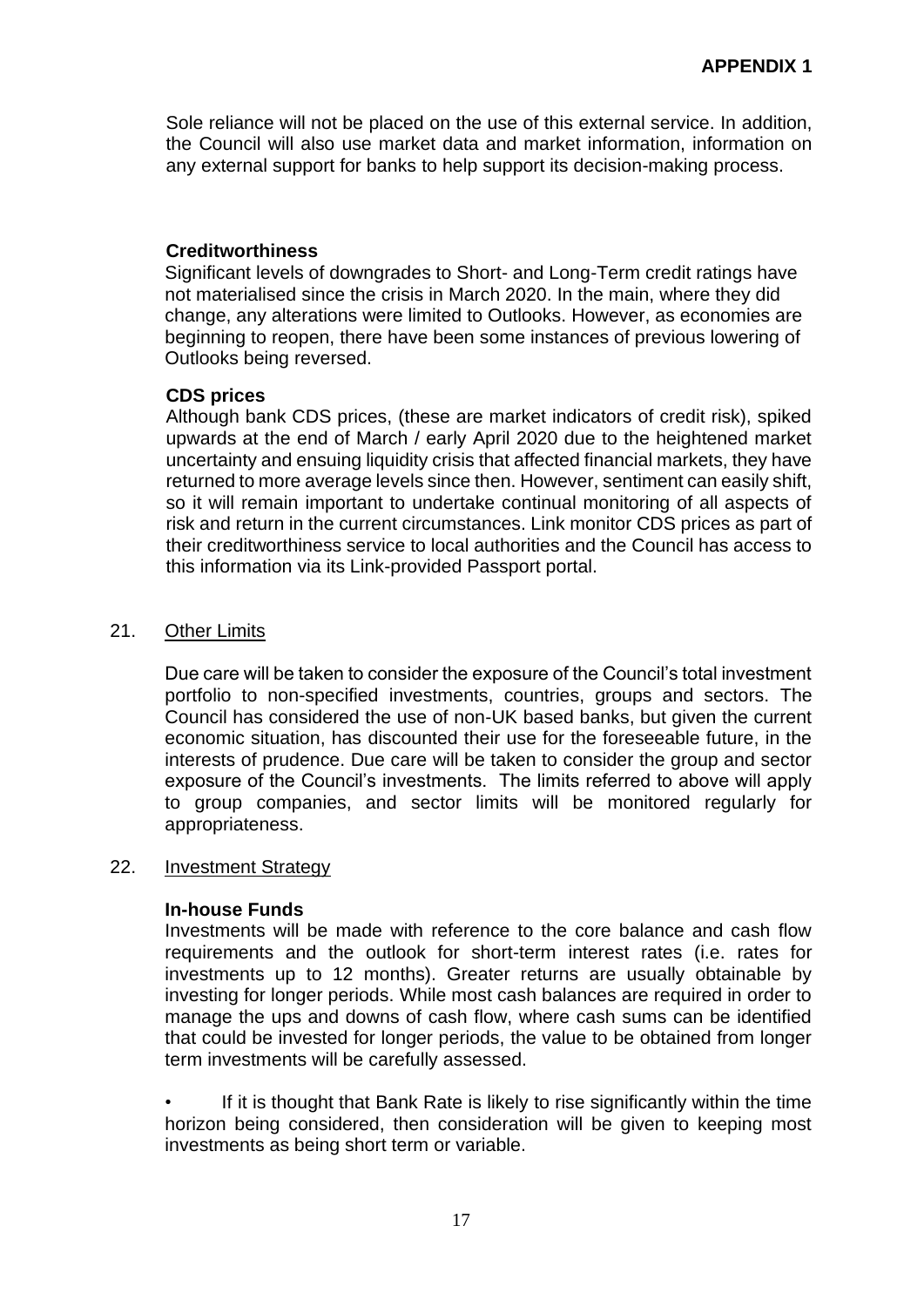• Conversely, if it is thought that Bank Rate is likely to fall within that time period, consideration will be given to locking in higher rates currently obtainable, for longer periods.

The criteria to be used in determining whether the Council may invest with a counterparty is set out in **Appendix 2**.

The Council's proposed Counterparty List appears at **Appendix 6**.

## **Investment Returns Expectations**

The current forecast shown in paragraph 13, includes a forecast for an increase in Bank Rate in June 2022.

The suggested budgeted investment earnings rates for returns on investments placed for periods up to about three months during each financial year are as follows:

| Average earnings in   |       |  |
|-----------------------|-------|--|
| each year             |       |  |
| 2022/23               | 0.50% |  |
| 2023/24               | 0.75% |  |
| 2024/25               | 1.00% |  |
| 2025/26               | 1.25% |  |
| Long term later years | 2.00% |  |

For its cash flow generated balances, the Council will seek to utilise its instant access and notice accounts, money market funds, short-dated deposits, (overnight to 100 days), in order to benefit from the compounding of interest.

**Investment Treasury Indicator and Limit** - Total principal funds invested for greater than 365 days. These limits are set with regard to the Council's liquidity requirements and to reduce the need for early sale of an investment and are based on the availability of funds after each year-end.

The Council is asked to approve the treasury indicator and limit:

| <b>Maximum principal</b><br>sums invested for<br>more than 365 days | 2022/23 | 2023/24 | 2024/25 |
|---------------------------------------------------------------------|---------|---------|---------|
|                                                                     | £000s   | £000s   | £000s   |
| <b>Principal sums</b><br>invested<br>$>$ 365 days                   | 10,000  | 10,000  | 10,000  |